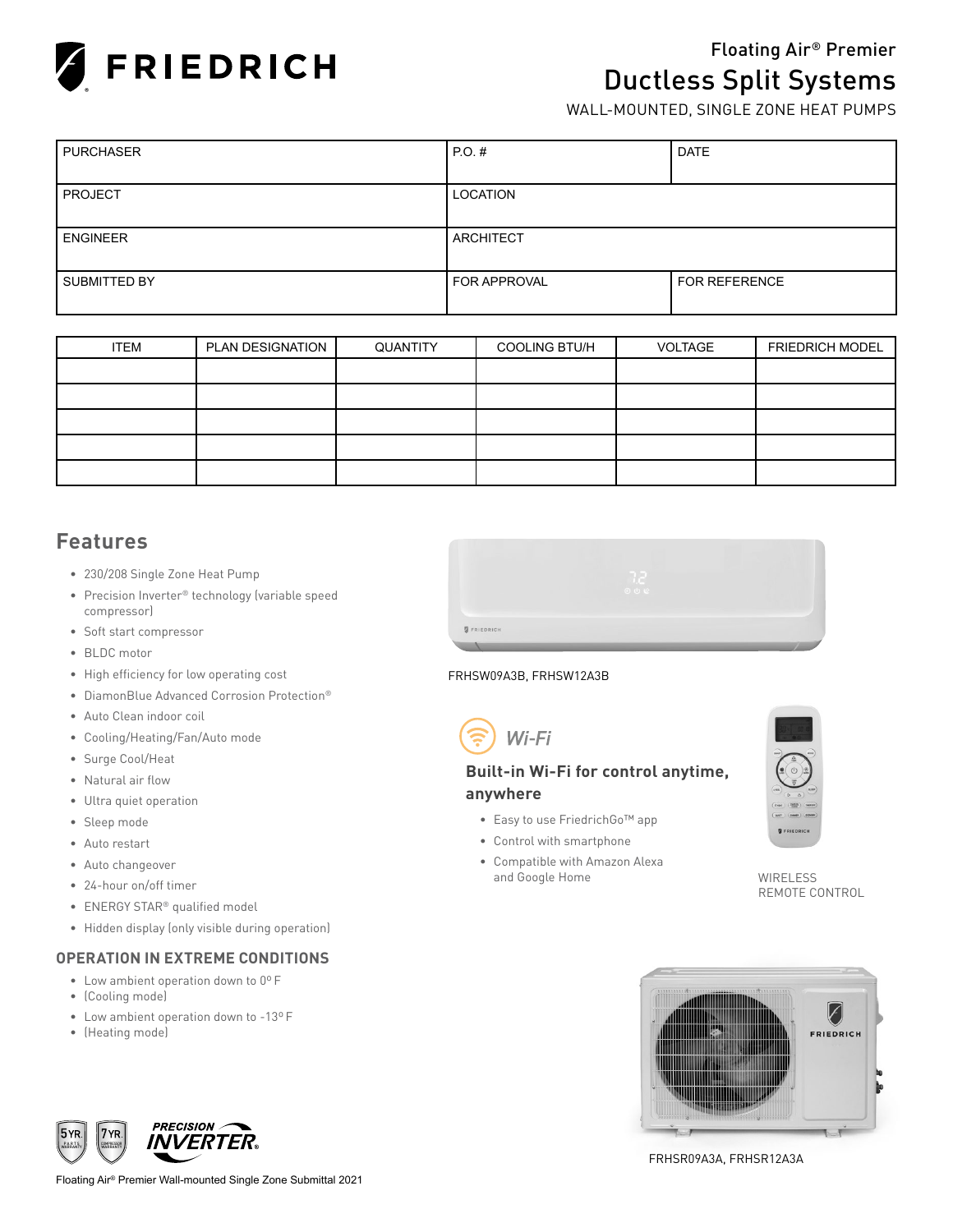#### **SPECIFICATIONS**

| PERFORMANCE RATINGS             |            | Single Zone Wall-Mounted - Heat Pumps |                           |  |
|---------------------------------|------------|---------------------------------------|---------------------------|--|
|                                 |            | 9k                                    | 12k                       |  |
| SYSTEM MODEL NO.                |            | FRHW093A                              | <b>FRHW123A</b>           |  |
| <b>INDOOR MODELS</b>            |            | FRHSW09A3B                            | FRHSW12A3B                |  |
| <b>OUTDOOR MODEL</b>            |            | FRHSR09A3A                            | FRHSR12A3A                |  |
| <b>SPECIFICATIONS</b>           |            |                                       |                           |  |
| CAPACITY COOLING (RATED)        | Btu        | 9000                                  | 12000                     |  |
| CAPACITY COOLING (MIN~MAX)      | Btu        | 3600-10000                            | 4000-13500                |  |
| CAPACITY HEATING @47°F (RATED)  | Btu        | 10500                                 | 13000                     |  |
| CAPACITY HEATING @17ºF (RATED)  | Btu        | 6500                                  | 8000                      |  |
| CAPACITY HEATING (MIN~MAX)      | Btu        | 3600-10500                            | 4000-14000                |  |
| SENSIBLE HEAT RATIO             |            | 76%                                   | 77%                       |  |
| <b>HSPF</b>                     |            | 12.5                                  | 12.0                      |  |
| <b>SEER</b>                     |            | 28.0                                  | 25.0                      |  |
|                                 |            | 16.1                                  | 15.4                      |  |
| EER                             |            | <b>YES</b>                            |                           |  |
| <b>ENERGY STAR</b>              |            |                                       | <b>YES</b>                |  |
| MOISTURE REMOVAL                | Pts/h      | 1.9                                   | 2.5                       |  |
| AIRFLOW (QUIET, LOW, MED, HIGH) | <b>CFM</b> | 416/384/355/279                       | 598/536/446/345           |  |
| SOUND RATING - INDOOR           | dB-A       | 39/34/31                              | 45/41/39                  |  |
| SOUND RATING - OUTDOOR          | dB-A       | 55                                    | 55                        |  |
| OPERATING RANGE (COOLING)       | °F         | $0^\circ - 115^\circ$                 | $0^\circ - 115^\circ$     |  |
| OPERATING RANGE (HEATING)       | °F         | $-13^\circ - 75^\circ$                | $-13^\circ - 75^\circ$    |  |
| EST. YEARLY OPERATING COST      | \$         | 50                                    | 70                        |  |
| ELECTRICAL DATA                 |            |                                       |                           |  |
| POWER SOURCE                    | V-Hz-Phase | 230/208-60-1                          | 230/208-60-1              |  |
| MINIMUM AMPACITY                | A          | 10A                                   | 12A                       |  |
| <b>COOLING WATTS</b>            | W          | 559                                   | 779                       |  |
| COOLING AMPS                    |            | 2.3                                   | 4.6                       |  |
| <b>HEATING WATTS</b>            | W          | 905                                   | 856                       |  |
| <b>HEATING AMPS</b>             |            | 3.4                                   | 4.8                       |  |
| MAX. TD FUSE/BREAKER            | A          | <b>15A</b>                            | 15A                       |  |
| POWER AND COMMUNICATION CABLE   | No. x AWG  | 4 x 14AWG                             | 4 x 14AWG                 |  |
| <b>REFRIGERATION SYSTEM</b>     |            |                                       |                           |  |
| REFRIGERANT                     |            | R410a                                 | R410a                     |  |
| <b>COMPRESSOR TYPE</b>          |            | Rotary                                | Rotary                    |  |
| CONNECTIONS                     |            | Flare                                 | Flare                     |  |
| LIQUID LINE 0.D.                | in         | 1/4                                   | 1/4                       |  |
| SUCTION LINE O.D.               | in         | 3/8                                   | 3/8                       |  |
| <b>FACTORY PRECHARGE</b>        | ft         | 25                                    | 25                        |  |
| REFRIGERANT CHARGE              | 0Z         | 38.8                                  | 45.9                      |  |
| MIN./MAX. LINE LENGTH           | ft         | $10 - 66$                             | $10 - 66$                 |  |
| MAX. HEIGHT DIFFERENCE          | ft         | 33                                    | 33                        |  |
| <b>DIMENSIONS &amp; WEIGHT</b>  |            |                                       |                           |  |
| <b>INDOOR UNIT</b>              |            |                                       |                           |  |
| WXHXD                           | in         | 33 7/8 x 11 1/8 x 8 1/2               | 38 1/8 X 13 1/8 X 10      |  |
| <b>NET WEIGHT</b>               | lbs        | 22                                    | 28.5                      |  |
| SHIPPING WEIGHT                 | lbs        | 26.5                                  | 34                        |  |
| <b>OUTDOOR UNIT</b>             |            |                                       |                           |  |
| WXHXD                           | in         | $31\frac{7}{8}$ x 23 x 11             | $31\frac{7}{8}$ x 23 x 11 |  |
| <b>NET WEIGHT</b>               | lbs        | 75                                    | 84                        |  |
| SHIPPING WEIGHT                 | lbs        | 81.5                                  | 92.5                      |  |
| TOTAL NET WEIGHT                | lbs        | 97                                    | 112.5                     |  |
| TOTAL SHIPPING WEIGHT           | lbs        | 108                                   | 126.5                     |  |

Your operating costs will depend on your utility rates and use.

The estimated operating cost is based on a electricity cost of \$.12 per kWh.

For more information, visit www.ftc.gov/energy.

Due to continuing research in new energy-saving technology, specifications are subject to change without notice.



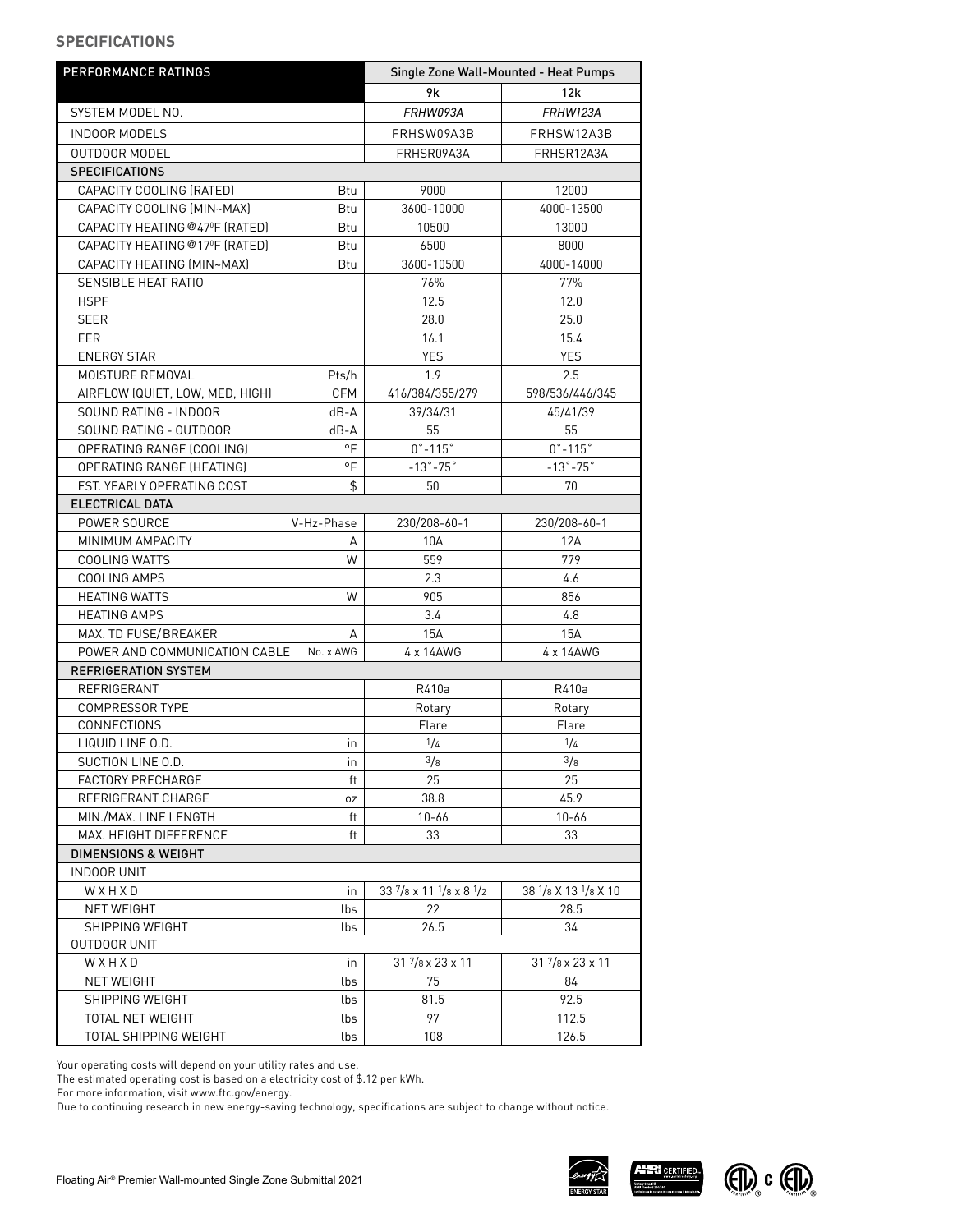## **DIMENSIONAL DRAWINGS INDOOR UNIT** / FRHSW09A3B

|                          | $\lambda$                                       |     |            |
|--------------------------|-------------------------------------------------|-----|------------|
| 19A3R<br><b>I FRHSWI</b> | $\mathsf{L}$<br>$\mathsf{D}^{\mathsf{c}}$<br>აა | /8" | $\sqrt{2}$ |



## **INDOOR UNIT** / FRHSW12A3B

| 3AR. | ا⊪ه. | /8" | ິ |
|------|------|-----|---|
| -RHS | 38   | د ا |   |

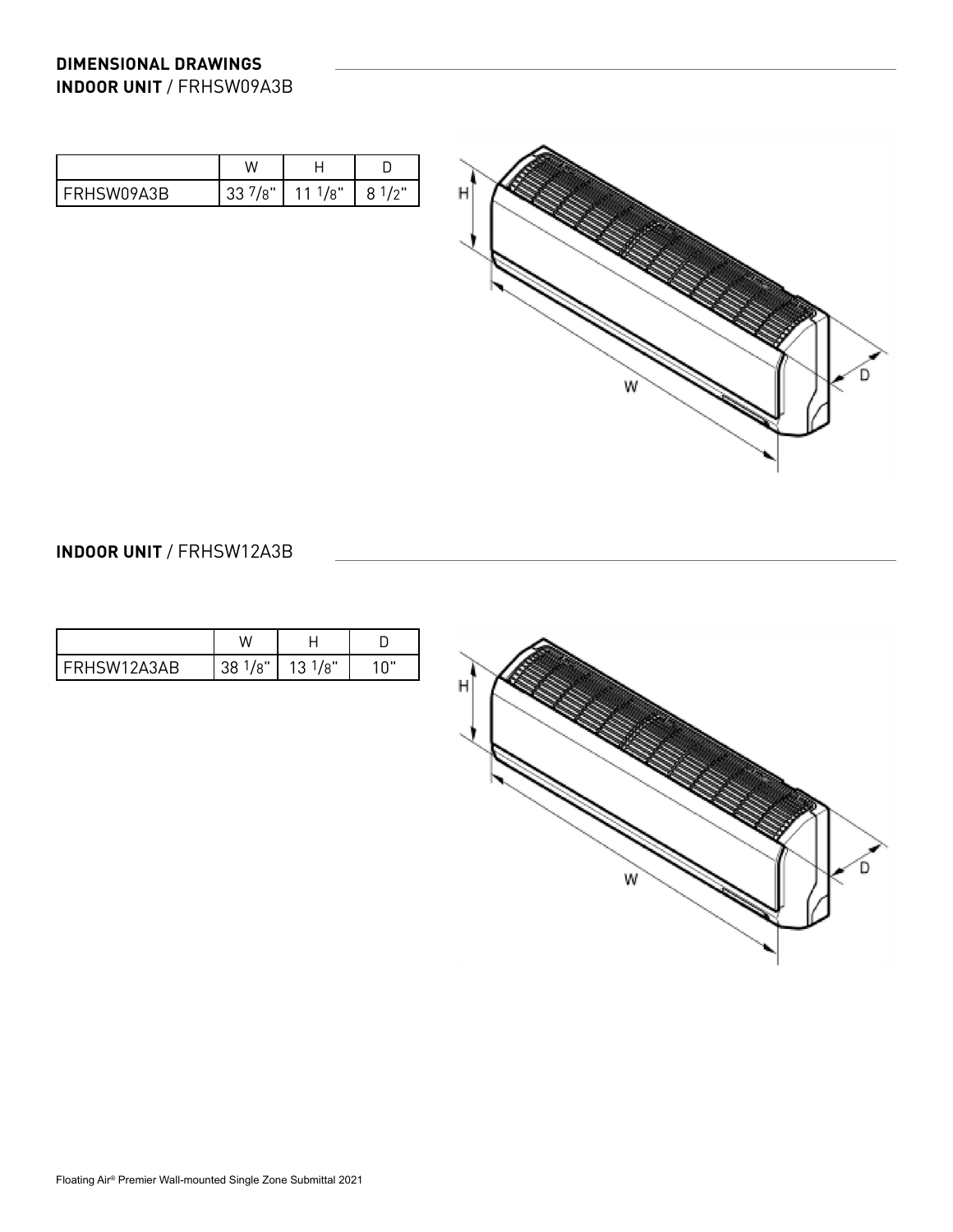## **DIMENSIONAL DRAWINGS OUTDOOR UNITS** / FRHSR09A3A, FRSHR12A3A

**Outdoor units:** 

 $\bar{\rm I}$ 







|            |                  |              | Width           | Depth           | Height         |       |       |
|------------|------------------|--------------|-----------------|-----------------|----------------|-------|-------|
|            |                  | ∟2           | L3              | L4              | L <sub>5</sub> | L6    | L7    |
| Model      | (in.)            | (in.)        | (in.)           | (in.)           | (in.)          | (in.) | (in.) |
| FRHSR09A3A |                  |              |                 |                 |                |       |       |
| FRHSR12A3A | $20\frac{1}{16}$ | $12^{19}/32$ | $34\frac{7}{8}$ | $31\frac{7}{8}$ | 11             | 23    | 13    |